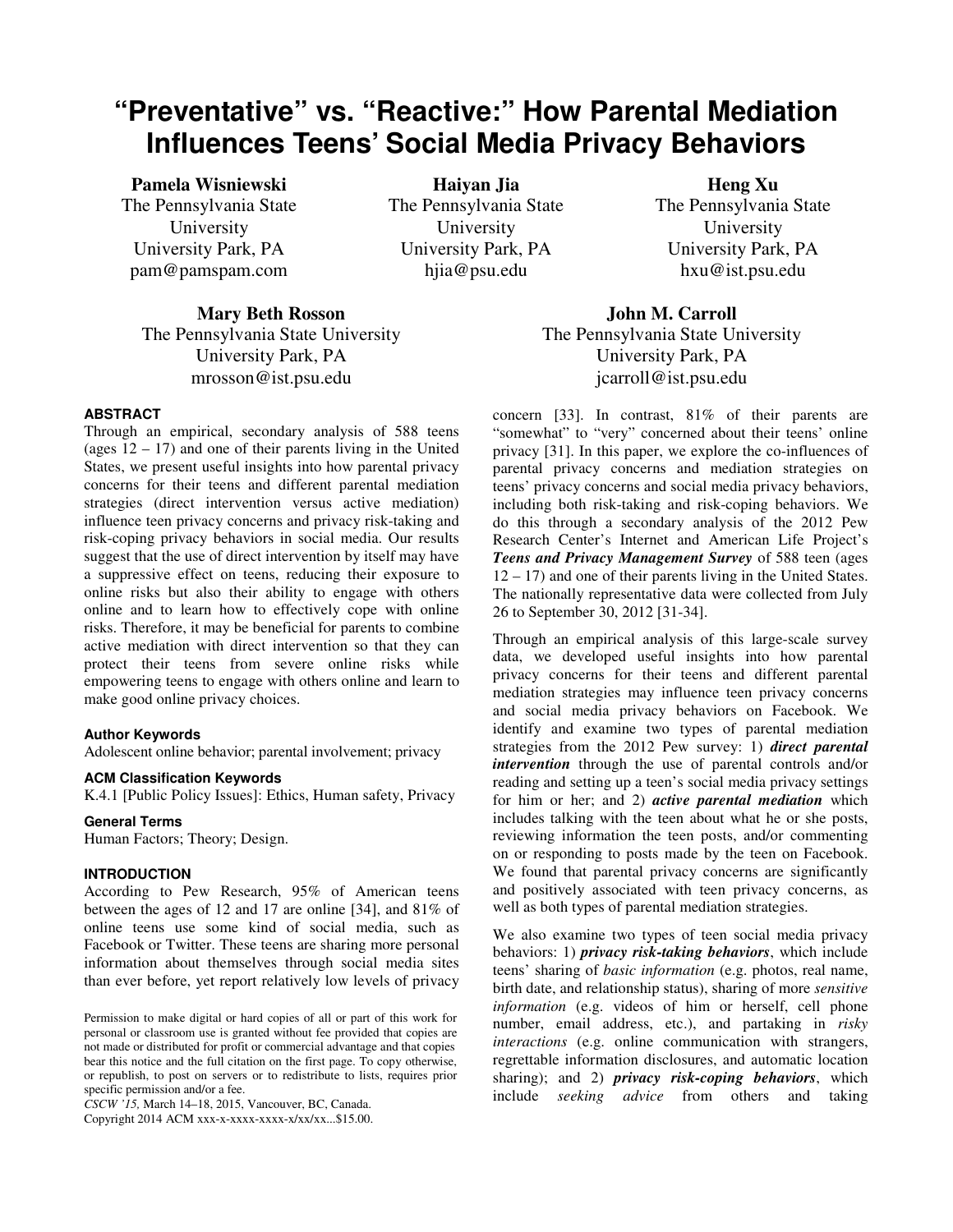*remedy/corrective measures*, such as posting fake information, deleting posted content, blocking or deleting individuals, and/or deactivating one's account.

We found that direct parental intervention is significantly and negatively associated with teens' basic information disclosures and remedy/corrective behaviors, but positively associated with advice-seeking. This suggests that when parents are directly involved in teens' social media disclosure decisions, teens tend to be more risk-adverse in disclosing basic information online and seek more advice on how to manage their online privacy, thereby preventing the need to take remedy or corrective actions. In contrast, we found parental active mediation to be positively associated with teens' disclosure of sensitive information and remedy/corrective behaviors. This suggests that active parental mediation may afford teens a higher level of autonomy to make more risky disclosure decisions but also encourages teens to learn from their mistakes and take corrective actions to protect their online privacy in a more reactive fashion. We further compare and contrast the apparent "preventative" versus "reactive" motivations behind these two parental mediation strategies and investigate how they influence teen outcomes. Our results suggest that the use of direct intervention alone may have a suppressive effect on teens, reducing their exposure to online risks but also their ability to engage with others online and to learn how to effectively cope with online risks. Therefore, it may be beneficial for parents to combine active mediation with direct intervention so that they can protect their teens from severe online risks while empowering them to benefit from online engagement and make good online privacy choices.

## **BACKGROUND**

Technology use and the coordination of use within the context of families and between parents and teens have become important areas of interest within the CSCW community [1]. For instance, CSCW researchers have examined how teens use instant messaging for interpersonal communication [18], how teens interact with social media [25], how and why teens use video chat [7], what teens ask their online social networks [16], and how parenting influences teen moral judgments regarding various online behaviors [46]. A common theme that emerges across all of these studies is that teens benefit from technology use and online engagement; however, doing so also exposes them to privacy-related risks. In terms of privacy, the CSCW community has also established that a fundamental socialtechnical gap exists between how individuals manage the dissemination of personal information in everyday social situations versus how this is done explicitly through the use of technology [2]. Systems do not provide the flexibility, nuance, or ambiguity inherent in normal social situations and instead often require users to make intentional and complex disclosure decisions [2].

This gap only widens when socially developing adolescents are the ones making difficult information disclosure decisions when they engage with others through social media. Researchers have confirmed a disconnect or "privacy paradox" between teens' stated privacy concerns, level of awareness, and the vast amounts of information they continue to share through social media [4, 25]. Yet, relatively few CSCW studies have solely focused on understanding the extent of this privacy gap and finding ways to address it. The majority of studies in this space [7, 16, 18] employ qualitative approaches with small samples of teens to understand more generally how teens use various communication technologies and report privacy implications as one of their many nuanced findings. Thus, we extend the extant literature by conducting an in-depth analysis specifically to examine teens' privacy concerns and social media privacy behaviors in relation to parental privacy concerns and mediation strategies.

Even outside of the CSCW community, relatively few U.S. based, large-scale, nationally representative surveys have been conducted to understand adolescent online privacy risks and online disclosure behaviors and experiences. One of the most recent and notable surveys was the *Teens and Privacy Management Survey* conducted by Pew Research Center's Internet and American Life Project in 2012 [31- 34] that focused on teens' social media privacy management behaviors. Data were originally obtained through Random Digit Dial (RDD) telephone interviews with a sample of 802 teens aged 12 - 17 years, and their parents living in the United States. To ensure a nationally representative sample, the data were collected to match national parameters for both parent and teen demographics [31].

This survey collected dyadic-level data from both parents and teens regarding social media use, privacy concerns, parental mediation strategies, and teen social media privacy behaviors [31-34]. Pew Research's initial reports mainly focused on descriptive characteristics of the teen data and the parental data separately; however, they did uncover some initial trends between parent and teen factors. For instance, parents of younger teens were more concerned about their teens' online privacy than parents of older teens and were also more likely to employ the use of parental controls [31]. Meanwhile, younger teens were more likely to seek advice from their parents on how to manage their online privacy than older teens [32]. However, to date, Pew Research has not published an in-depth report on how parental privacy concern and mediation strategies relate directly to teen privacy concerns and social media privacy behaviors. Fortunately, given the dyadic-level data published publically by Pew Research, we were able to further analyze this data set to understand how parental factors are related to teen social media privacy concerns and behaviors.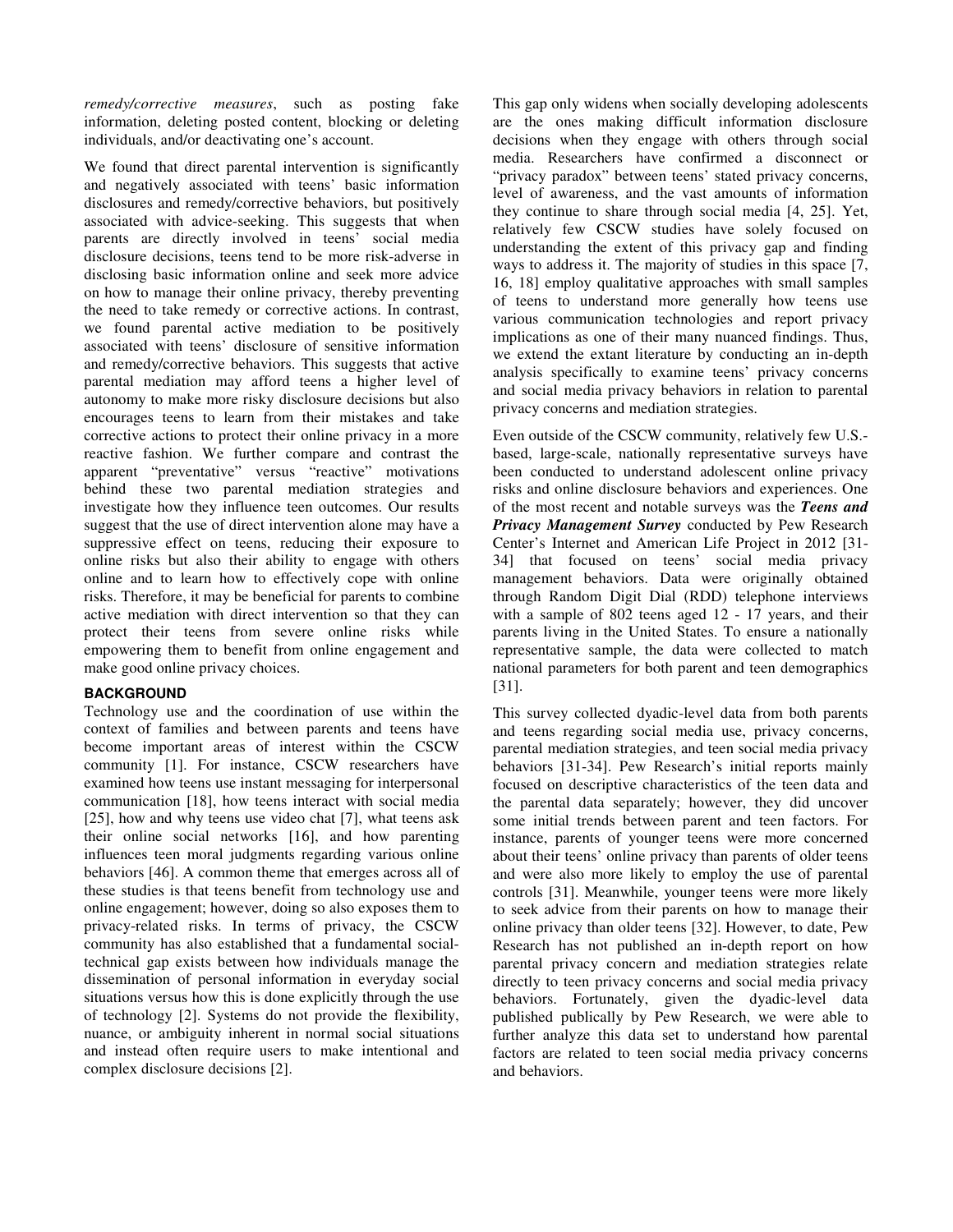## **CONCEPTUAL FRAMEWORK**

To group items from the Pew survey conceptually and build an empirically testable framework, we drew from relevant constructs previously explored in adolescent online safety and developmental psychology literature. Building from that understanding, we performed data reduction techniques on the survey responses to build statistically stable factors [44] that were consistent with past theoretical constructs. Factors that were statistically robust were added as constructs to our research framework below and kept for further analysis; items that did not load sufficiently with the emergent factors or that lacked clear theoretical basis were removed from our analysis. In this section, we present the conceptual foundations of our framework. Later, in the methodology section, we will provide further details on how statistically robust constructs were developed to empirically test the salient relationships between constructs in our conceptual framework.

#### **Privacy Concern**

*Privacy concern* has often been measured in privacy research as a proxy measure for information privacy and shown to be one of the strongest predictors of privacyrelated behavior [12, 35, 41, 47]. However, very few studies have examined how parental and/or teen privacy concerns about technology use relate to teens' subsequent online behaviors. While past literature consistently suggests that parental concerns over teen online safety are high [19, 31, 42] and teen privacy concerns are low relative to those of their parents [33], very little research helps explain how privacy concerns relate to parental mediation strategies or teen online privacy behaviors. For example, Crossler et al. found no evidence of a relationship between parental concerns for information privacy and their awareness of privacy regulations or perceived privacy risks for their teens [8]. Thus, in our model, we wanted to explore the relationship between parental and teen privacy concerns, different parental mediation strategies, and teen social media privacy behaviors in more depth.

## **Parental Mediation Strategies**

Most of the *parental mediation strategies* examined in past research were originally derived from Valkenburg et al.'s parental mediation strategies for regulating children's television viewing. These included instructive (active) mediation, restrictive mediation, and social co-viewing (monitoring) [45]. With respect to online interactions, *active mediation* has been adapted to mean interaction and discussions between parents and teens regarding online activities; *restrictive mediation* occurs through rules and limits placed on a teen's online activities; and *monitoring* is non-interactive surveillance of a teen's online activities, such as checking text messages or web browser history [28]. Some studies have also included *technical mediation* as a mediation strategy, for example the use of parental monitoring software applications [14, 28].

In our model, we examine two types of parental mediation strategies. The first strategy is *direct parental intervention* through the use of parental controls and/or reading and setting up a teen's social media privacy settings for him or her. Direct parental intervention strategies reflect more *restrictive* parenting and the use of *technical mediation* in order to proactively and directly intervene in teens' social media privacy decisions.

The second type of parental mediation strategy we examine is *active mediation*, which includes parents talking with their teens about what they post, reviewing information teens post, and/or commenting or responding to posts made by their teens on Facebook. These strategies tend to reflect *more instructive (active)* and *monitoring*-based strategies used by parents as a way to guide their teens' online behaviors as these behaviors occur. Parental active mediation allows teens to be more experiential and reflective because their parents are not attempting to directly control their social media privacy behaviors.

We expect that direct parental intervention and active mediation will function to influence teen privacy behaviors in different ways. For instance, past research has found that active mediation is more effective than restrictive mediation because it allows teens to better interpret their media experience [11], and it better educates teens as media consumers, especially in highly interactive environments such as the Internet [23]. We also note that parents may choose to employ none, one, or both of these parental mediation strategies when attempting to mediate their teens' online privacy behavior. Therefore, we later explore the potential interaction effects for when these two strategies are used in isolation or combined.

#### **Teen Privacy Risk-Taking Behaviors**

Teens are by nature sensation-seeking and more likely to take greater risks than children and adults [26]. Therefore, a number of studies have focused on ways parents can mitigate teen risk-taking behaviors and experiences, thus viewing adolescent online safety through a lens of riskadversity, or shielding teens from online risks. As such, the two most prominently studied dependent variables in this stream of research include attempting to reduce teens' propensity to disclose personal information online and limiting their exposure to online risks. Many past studies have been interested in understanding how parental mediation can reduce teen exposure to online risks; teen risk experiences examined in past research include but are not limited to exposure to unwanted sexual materials or pornographic imagery, harmful user-generated content, sexual solicitations, and online harassment or cyberbullying [13, 30, 36-38, 40].

However, the Pew survey focused specifically on teens' privacy-related risks in social media. Therefore, in our framework, we specifically examine three types of teen privacy risk-taking privacy behaviors in social media: *Basic*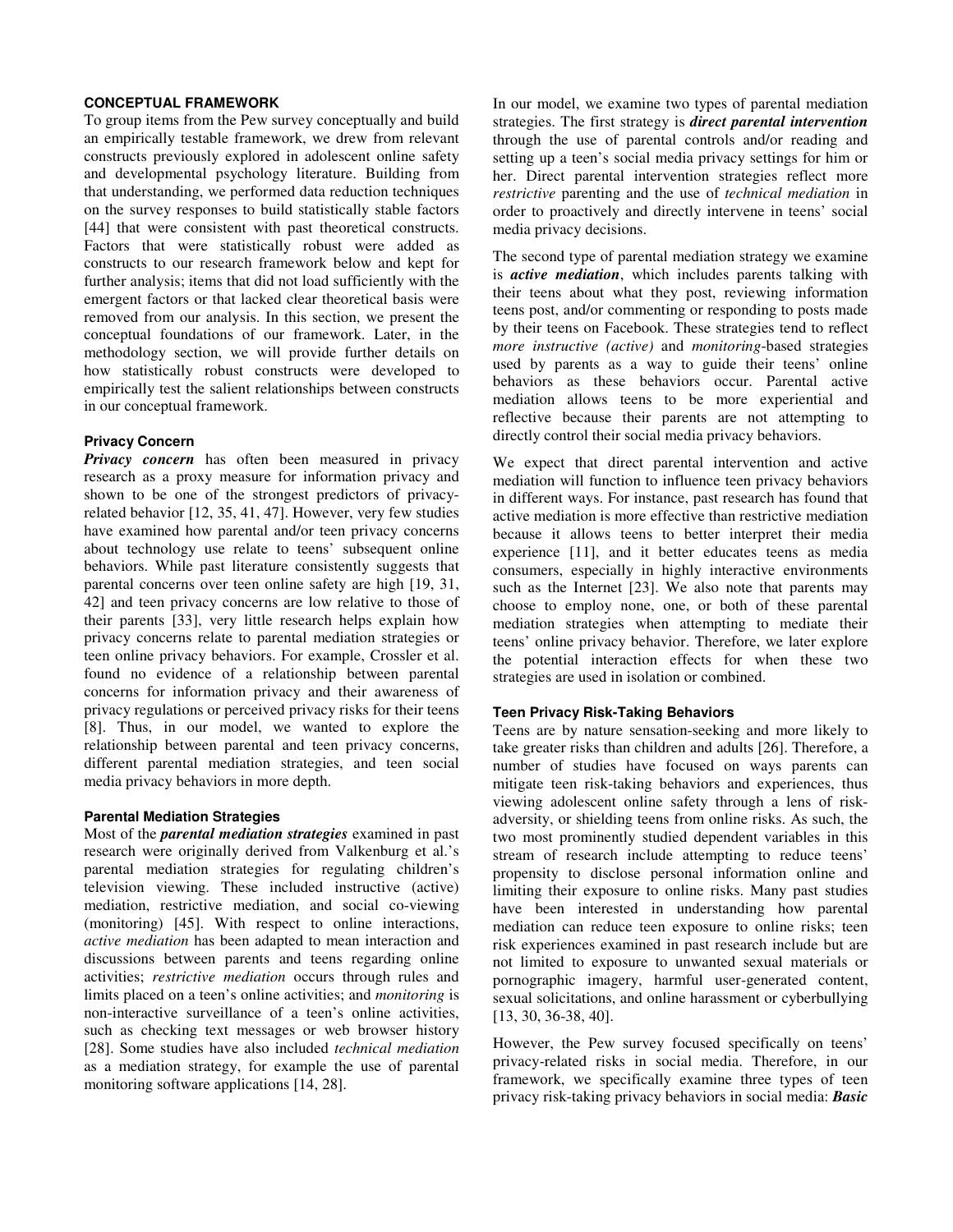*information disclosures* include basic information sharing, such as sharing one's real name or relationship status through social media. *Sensitive information disclosures* involve more intimate disclosures, such as personal videos and direct forms of contact information, such as cell phone number and email address. We also examine *risky interactions* that teens report experiencing through social media, such as communicating online with strangers, viewing inappropriate ads, automatic location sharing, and other regrettable interactions.

Some past studies have discovered interesting associations between parental mediation strategies and teens' information disclosure decisions. For instance, explicit parental restrictions against giving out personal information online have actually been associated with a higher likelihood that teens disclose such personal information [29]. Shin et al. [40] confirmed from a sample of parents and teens in Korea that parental mediation was not significantly related to tweens' (ages  $9 - 12$ ) willingness to disclose personal information online, although the larger the discrepancy between parental and tween perceptions of online restrictive mediation, the more willing tweens were to make online disclosures.

The relationship between parental mediation strategies and the risky interactions teens engage in through social media have also been examined, but often in conjunction with other types of risk exposure. Livingstone and Helsper [29] found that parental mediation strategies were ineffective or non-significant in terms of reducing teen online risk exposure, including exposure to pornography, violence, privacy, and contact-related risks. Later, Dürager and Livingstone [13] actually found a positive correlation between parents talking to their teens about their online safety and various types of teen risk exposure, including pornography, cyberbullying, contact with unknown others; they suggest that these discussions may have occurred as a consequence of risk exposure, not as a causal agent. Also, active mediation of Internet use and restrictive mediation were found to be negatively associated with teen risk exposure; however, restrictive mediation reduced risk exposure by limiting the overall time a teen spent online, thereby also reducing potential opportunities that teens may garner from online engagement [13]. Technical monitoring was found to have either a non-significant [13] or relatively weak negative association with online risk exposure, reducing risk exposure but also potentially reducing teen Internet proficiency [30].

These past studies tend to frame teen online risk experiences using a broader conceptualization of risks as exposure, which implies a sense of teen victimization or lack of agency. However, our research focuses specifically on teens' social media privacy-related risk-taking behaviors, which include their self-reported basic information disclosures, sensitive information disclosures, and risky interactions. Given the conceptually varied and often counter-intuitive results found in past research regarding teen online risk experiences, we believe that further examination of how parental mediation strategies are related to these specific teen social media risk-taking privacy behaviors is warranted.

## **Teen Privacy Risk-Coping Behaviors**

In literature, very few studies have attempted to better understand teen online protective or risk-coping behaviors that occur in response to risk exposure, as opposed to attempting to prevent teens' exposure to online risks. D'Haenens et al. [10] was one of the first studies to point out that teens' exposure to online risks did not necessarily equate to harm. In fact, the ways in which teens responded to or chose to cope with negative online experiences ultimately influenced whether or not they were bothered by online risk exposure. They found that teens who took *riskcoping behaviors*, such as talking to someone or taking proactive, problem-solving approaches when confronted with a problem tended to be less upset about a negative online experience than teens who took a more fatalistic or passive approach [10]. This finding is consistent with developmental psychology theory, which explains that resilience is the process of overcoming negative effects of risk exposure and successfully adapting, despite challenging or threatening circumstances. Importantly, resilience cannot be expressed without risk [43]. From this perspective, restricting teens' risk experiences too drastically might actually be detrimental, stunting their developmental growth [5-6].

Similarly, parents cannot shield their teens from all negative online experiences without also limiting the potential for positive online experiences that promote their teens' developmental growth. Therefore, instead of focusing on teen risk-taking behaviors as our dependent variable of interest, we focus on factors that may contribute to teen risk-coping behaviors when confronted with online risks. The Pew survey focused specifically on teens' privacy-related risks in social media. Therefore, we examine two types of privacy risk-coping behaviors: The first is *advice-seeking*, which is a communicative process wherein teens solicit advice from others on how to manage their online privacy; the second is *remedy/corrective behaviors*, which are problem-solving actions teens take to protect their online privacy.

**Figure 1** depicts a summary of the constructs represented in our conceptual framework. From extant literature, we know very little about the salient relationships among parental privacy concerns, parental mediation strategies, teen privacy concerns, and teen privacy risk-taking versus riskcoping behaviors. Because past research has provided very few consistent insights regarding the potential significant relationships between our constructs and because our goal was to develop a conceptual framework through an exploratory analysis of the data, we did not hypothesize specific relationships between our constructs prior to our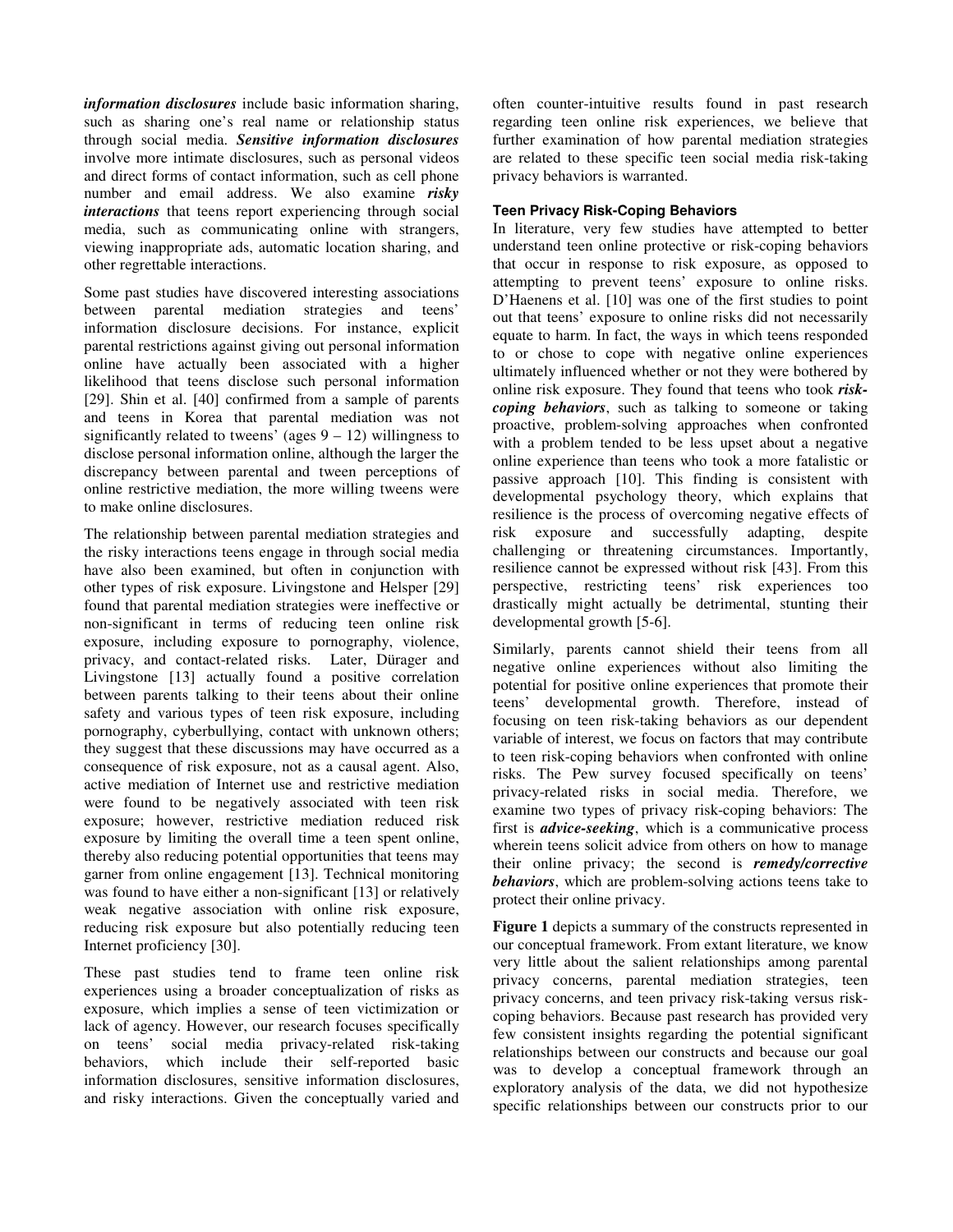analysis. However, we do expect to see some general trends based on past research findings. For instance, consistent with more traditional risk avoidance approaches to adolescent online safety, we expect direct parental intervention to be associated with fewer teen risk-taking behaviors. Conversely, we expect active mediation to function more reactively, being triggered by teens' risk behaviors and encouraging teens to take more risk-coping measures in order to mitigate these risks. We test these general propositions in our empirical analyses.



**Figure 1: Conceptual Framework** 

## **METHODOLOGY**

#### **Pew Data Set**

We conducted a secondary analysis of an existing, opensource data set<sup>1</sup> collected from July 26 to September 30, 2012, prepared by the Princeton Survey Research Associates International, and provided publicly by the Pew Research Center's Internet and American Life Project [31]. The Pew data set included paired responses from parents and teens regarding general Internet usage, social media usage, privacy concerns, parental mediation strategies, teen online privacy management behaviors, demographic variables, and more. Many of the questions were specific to various privacy management strategies teens employed for different social media platforms, such as Facebook, Twitter, and Instagram. Ninety-four percent of teens reported having an active Facebook account, followed by 26% with a Twitter account, 11% with an Instagram account, and so forth [31]. Given the high prevalence of teens with active Facebook accounts, our analysis eliminated responses from teens who did not report having a Facebook account and focused on privacy behaviors associated with their Facebook usage.

## **Operationalizing Constructs**

-

A latent factor of parental privacy concern was constructed based on relevant ordinal-level items, and the Cronbach's alpha was reported as an indication of internal consistency [27, 44]. To construct factors of the other dichotomous items ("yes" or "no" questions) measuring parental mediation strategies, teen privacy risk-tasking behaviors, and teen privacy risk-coping behaviors, we utilized categorical principal component analyses (CATPCA). Similar to classic principal component analysis, CATPCA is used specifically for assessing the dimensionality of dichotomous or categorical variables [20]. To assess the reliability of these factors, Eigenvalues were reported and compared to the standard CATPCA criterion of being greater than one [22, 27]. After confirming that the resulting CATPCA factors were robust and aligned with past theoretical conceptualizations, we created additive indices for each factor and used these indices in our structural analysis.

## Privacy Concerns

*Parental privacy concern* was measured with four questions asking parents how much they were concerned (on a 4-point scale from "not at all concerned" to "very concerned") about their teens' technology usage when it came to how their teens managed their reputation online, how much information third parties could learn about their teens, how their teens interacted with strangers, and how their teens' online behaviors might affect their academic or employment future. A reliability test indicated acceptable internal consistency among the four-item measurement, with *Cronbach's*  $\alpha = 0.77$ *.* As such, a scale of parental privacy concern (ranging from 1 to 4) was created and used for further analyses. *Teen privacy concern* was measured in the survey by asking one question to teens regarding the degree (on a 4-point scale from "not at all concerned" to "very concerned") of personal concern over the information that they share on the social media that might be accessed by third parties without their knowledge.

## Parental Mediation Strategies

The Pew data set included six questions regarding parental mediation strategies for teen technology use, including whether or not the parent had previously read at least one privacy policy of a website that the teen was using; searched the teen's information online; used parental controls to block, filter or monitor the teen's online activities; helped the teen set up privacy settings; talked with the teen about concerns with their online postings; or commented or responded directly to the teen's online postings. Using parental strategies delineated in past research as our theoretical justification, we reduced these six items using CATPCA [20] into two distinct factors: *Direct Intervention* (including items of reading privacy policy; using parental controls; and setting up privacy settings), which resulted in an Eigenvalue of 2.04, and *Active Mediation* (talking with teens; searching teens' information; and responding directly to teens' online posts), with an Eigenvalue of 1.21. For both direct parental intervention and active parental mediation factors, we

<sup>&</sup>lt;sup>1</sup>http://www.pewinternet.org/datasets/september-2012-teens-andonline-privacy/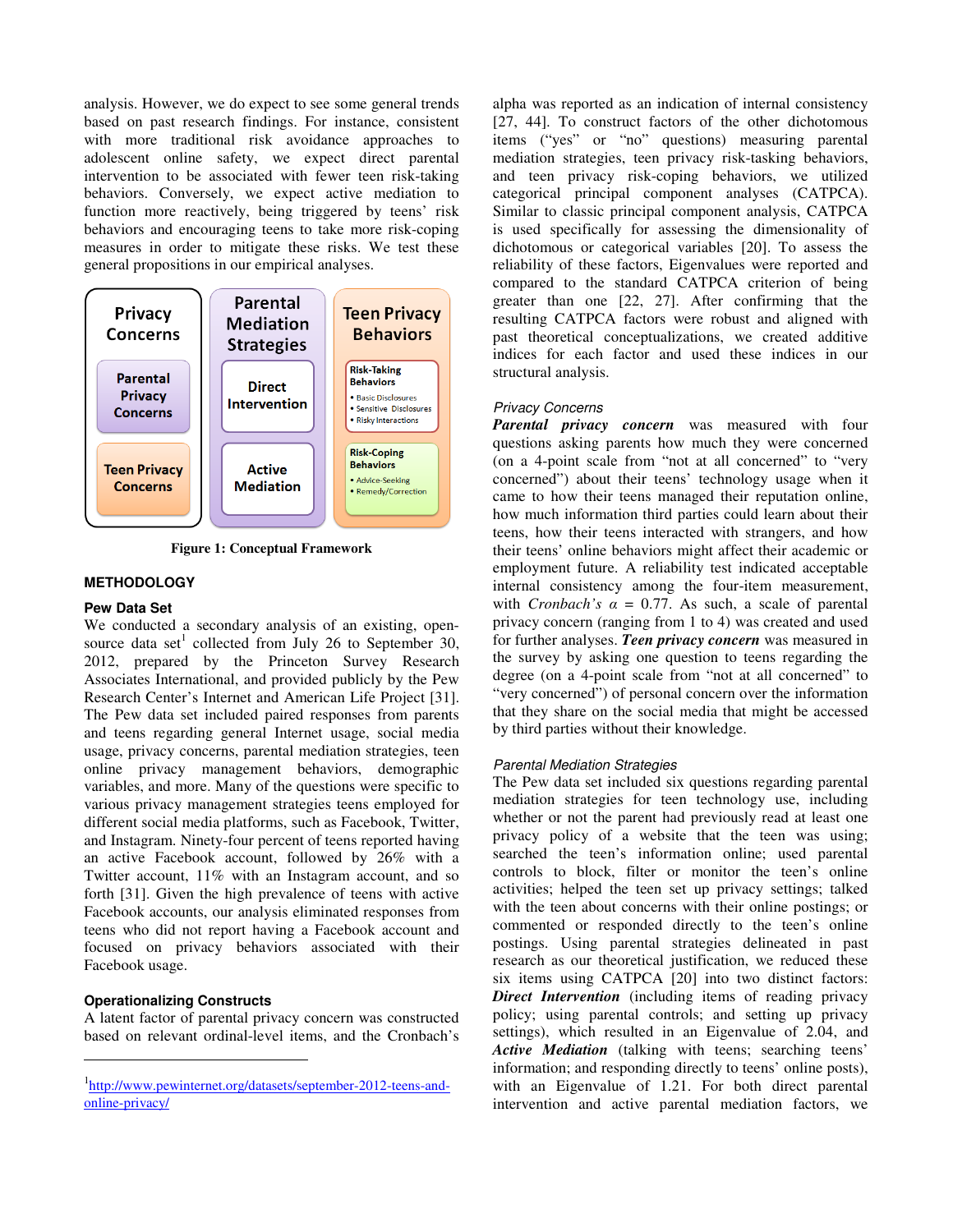created additive indices based on the number of different strategies parents reported having used ("yes") in the past (each ranging from 0 to 3).

## Teen Privacy Risk-Taking Behaviors

Teens' risk-taking behaviors were measured with a variety of questions in the Pew survey, and three major dimensions were revealed: The dimension of *basic information disclosures* (Eigenvalue = 2.24) consisted of six items including posting real name, birth date, school name, relationship status and photos online; the dimension of *sensitive information disclosure* (Eigenvalue = 1.47) consisted of eight items, such as posting sensitive information including cell phone number and email address, personal interests, something which "later caused a problem" or "got [the teen] in trouble at school," or other types of "sensitive" information; and the dimension of *risky interactions* (Eigenvalue = 1.55) consisted of five items, including online postings/sharing that the teen later regretted; automatically sharing location; viewing inappropriate content; being contacted by strangers; and meeting someone they first met online, offline. Again, we created additive indices for these three factors based on the number of behaviors teens reported having taken in the past (ranging from 0 to 6, 0 to 8, and 0 to 5, respectively).

## Teen Privacy Risk-Coping Behaviors

Teen's risk-coping behaviors emerged as two dimensions; the first dimension labeled as *advice-seeking* (Eigenvalue = 2.66) was measured by asking whether the teen had ever sought advice about managing their online privacy from a friend or peer, a sibling, a parent, a teacher, or online resources. The second dimension of teen risk-coping behaviors was labeled *remedy and corrective behaviors* (Eigenvalue  $= 1.64$ ) and were measured with eight items asking whether the teen had blocked someone, deleted someone from their friends' list, removed tagging of themselves, deleted comments from others, deleted or edited their own posts, posted fake information in order to protect their privacy, shared inside jokes or coded messages between friends, and deleted or deactivated their account. We created additive indices for these two risk-coping behaviors (advice-seeking and remedy/corrective behaviors) based on the number of strategies teens reported having taken in the past (ranging from 0 to 5 and 0 to 8, respectively).

## **Data Analysis Approach**

After the constructs for our model were established, covariance-based structural-equation modeling (CB-SEM) tests were conducted using Amos 22.0 [3] to explore the relationships between parental privacy concern, parental mediation strategies, teens' privacy concern, and teens' risk-taking and risk-coping behaviors. We began our analysis by testing a semi-saturated model, which included all possible paths between the parental constructs and teen constructs in our model (**Table 1**) [17]. Next, similar to a backward stepwise regression [44], but also taking into account relevant theory [24], we fitted the model by iteratively trimming insignificant paths between our constructs and adjusting the model based on suggested modification indices until all paths that remained were significant. Therefore, our final model (**Figure 2**) represents all significant paths between the constructs and implies that all paths not drawn in our final model were found to be insignificant.

## **Descriptive Statistics**

Missing data were removed and data were also filtered to only retain parent-teen dyads with teens who specified having an active Facebook account. Thus, the final dataset that was used for analyses consisted of 588 teens (292 males and 296 females) and one of their parents. A majority (77.6%) of the respondents were Caucasian, with teens on average aged 15 and parents on average aged 47. Approximately  $37\%$  (N = 217) of the parents who responded to the telephone interview were male, while approximately 50% ( $N = 292$ ) of the teens were male. About 70% of the parents indicated having some college education, including an associate's degree or higher. Also, 55% of parents reported having a household income equal to or higher than the U.S. average household income for the year 2011 (\$50,000 and above). They were also adequately technology-savvy, as 69% reported having experience using social networking sites.

## **RESULTS**

## **Structural Model Results**

In order to examine the relationships between the constructs in our model, a series of analyses were conducted. First, a semi-saturated model was tested in order to examine the influences between parental and teen factors. The semisaturated model indicated a good fit of the model to the data,  $\chi^2 = 3.86$ ,  $DF = 8$ ,  $p = 0.87$ ; *CMIN/DF* = 0.48, *CFI* = 1.000, *RMSEA* = 0.000 (Note: A "good" model fit is characterized by a  $\chi^2$  that is not statistically significant, or *p-value* > 0.05; *CMIN/DF* < or approaching 1; *CFI >* 0.90; and *RMSEA* < 0.05 [39]). **Table 1** reports the standardized estimates of the path coefficients for the semi-saturated model.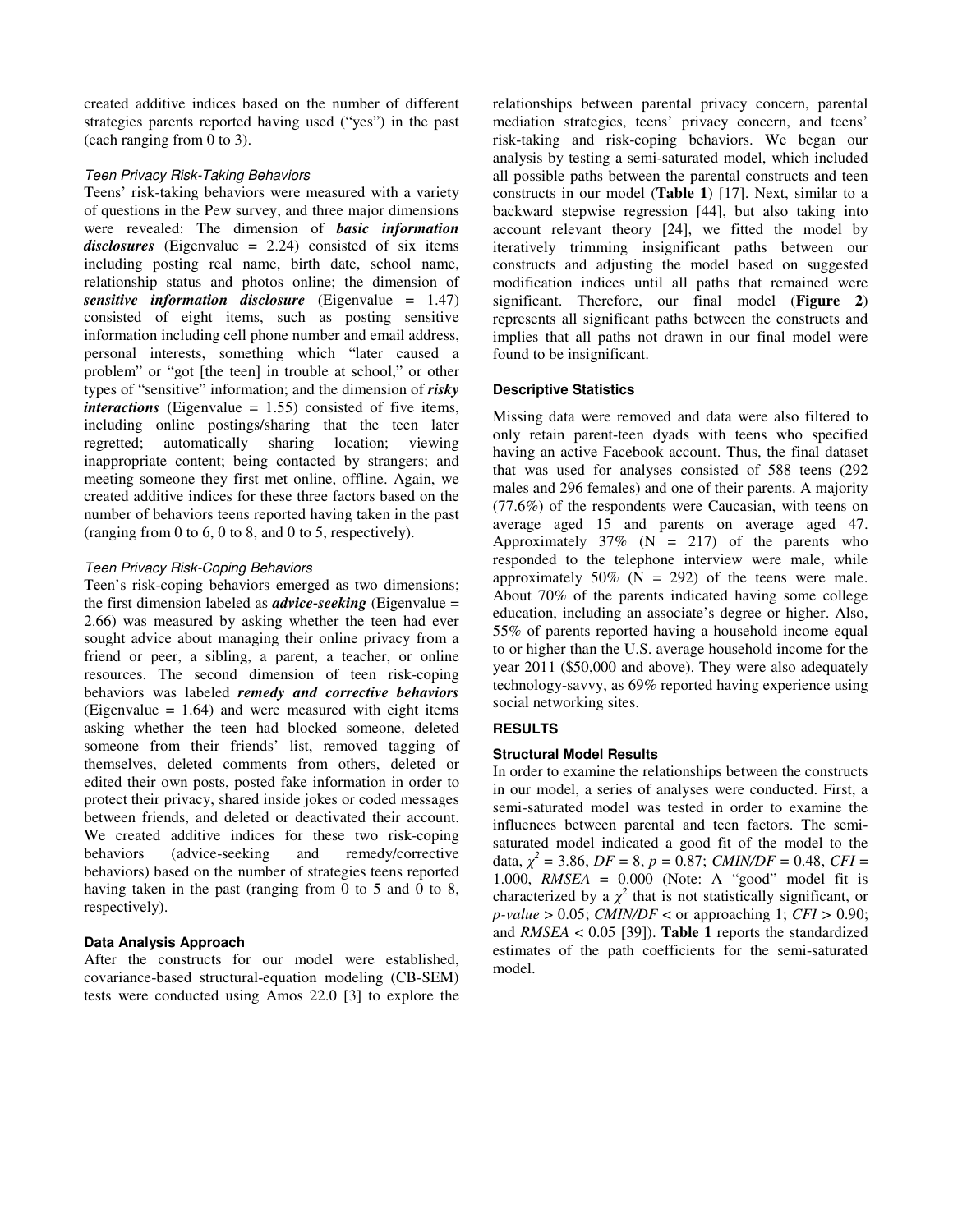| <b>Path Analyses</b>                                                                    | Standardized $\beta$ | p-value |
|-----------------------------------------------------------------------------------------|----------------------|---------|
| Parental Privacy Concern $\rightarrow$ Parental Direct Intervention                     | $0.226***$           | 0.000   |
| Parental Privacy Concern $\rightarrow$ Parental Active Mediation                        | $0.208***$           | 0.000   |
| Parental Privacy Concern $\rightarrow$ Teen Privacy Concern                             | $0.134**$            | 0.001   |
| Parental Direct Intervention $\rightarrow$ Teen Basic Information Disclosures           | $-0.101*$            | 0.014   |
| Parental Direct Intervention $\rightarrow$ Teen Sensitive Information Disclosures       | $-0.013$             | 0.737   |
| Parental Direct Intervention $\rightarrow$ Teen Risky Interactions                      | $-0.010$             | 0.797   |
| Parental Direct Intervention $\rightarrow$ Teen Privacy Concern                         | $-0.062$             | 0.137   |
| Parental Direct Intervention → Teen Advice-Seeking                                      | $0.135**$            | 0.002   |
| Parental Direct Intervention $\rightarrow$ Teen Remedy/Correction                       | $-0.091*$            | 0.014   |
| Teen Basic Information Disclosures $\rightarrow$ Parental Active Mediation              | 0.058                | 0.142   |
| Teen Sensitive Information Disclosures $\rightarrow$ Parental Active Mediation          | $0.106**$            | 0.010   |
| Teen Risky Interactions $\rightarrow$ Parental Active Mediation                         | 0.042                | 0.288   |
| Parental Active Mediation $\rightarrow$ Teen Privacy Concern                            | 0.019                | 0.616   |
| Parental Active Mediation $\rightarrow$ Teen Advice-Seeking                             | $-0.037$             | 0.397   |
| Parental Active Mediation $\rightarrow$ Teen Remedy/Correction                          | $0.100**$            | 0.007   |
| Teen Basic Information Disclosures $\rightarrow$ Teen Sensitive Information Disclosures | $0.289***$           | 0.000   |
| Teen Sensitive Information Disclosures $\rightarrow$ Teen Risky Interactions            | $0.308***$           | 0.000   |
| Teen Risky Interactions $\rightarrow$ Teen Privacy Concern                              | $0.097*$             | 0.017   |
| Teen Basic Information Disclosures $\rightarrow$ Teen Advice-Seeking                    | 0.003                | 0.941   |
| Teen Sensitive Information Disclosures → Teen Advice-Seeking                            | $-0.031$             | 0.478   |
| Teen Risky Interactions $\rightarrow$ Teen Advice-Seeking                               | 0.069                | 0.104   |
| Teen Privacy Concern → Teen Advice-Seeking                                              | $0.188***$           | 0.000   |
| Teen Basic Information Disclosures → Teen Remedy/Correction                             | 0.034                | 0.339   |
| Teen Sensitive Information Disclosures $\rightarrow$ Teen Remedy/Correction             | $0.110**$            | 0.003   |
| Teen Risky Interactions $\rightarrow$ Teen Remedy/Correction                            | $0.457***$           | 0.000   |
| Teen Privacy Concern → Teen Remedy/Correction                                           | $0.103**$            | 0.003   |
| Teen Advice-Seeking $\rightarrow$ Teen Remedy/Correction                                | $0.117***$           | 0.000   |

**Table 1. Parameter Estimates of the Semi-Saturated Structural Model.** 

As noted in **Table 1**, a number of paths in this model were non-significant; therefore, a parsimonious model was created by omitting all paths that were found nonsignificant in the semi-saturated model, which also yielded a good model fit,  $\chi^2 = 22.21$ ,  $DF = 19$ ,  $p = 0.27$ , *CMIN/DF*  $= 1.69$ , *CFI* = 0.994, *RMSEA* = 0.017. Therefore, the results from this more parsimonious model are illustrated in **Figure 2** and discussed in the sections that follow. Due to the non-significant paths that were removed, there may be slight differences between the path coefficients shown in Table 1 and Figure 2; however, the overall results remain the same. Our final model explained 5% of the variance in teens' advice-seeking behaviors and 32% of the variance in teens' remedy/corrective behaviors. The recommended threshold of 10% is considered an indication of substantive explanatory power in social sciences [15].

#### Effects of Teens' Privacy Concern and Risk Behaviors

Although we are most interested in how parental factors contributed to teens' risk-coping privacy behaviors, we also controlled for differential effects of teens' own privacy concern and risk-taking behaviors on their risk-coping strategies. Such effects became useful in understanding the effects of the parental factors that followed. *Teen privacy concern* was positively associated with both types of riskcoping behaviors: *advice-seeking* ( $\beta$  = 0.19,  $p$  < 0.001) and *remedy/corrective actions* ( $\beta = 0.10$ ,  $p < 0.01$ ). The more concerned teens were about their online privacy, the more likely they were to seek advice from others and take remedy/corrective actions to protect their online privacy.

In terms of teen risk-taking behaviors, we found that less "risky" teen disclosure behaviors were likely to contribute to more "risky" teen behaviors. For instance, teens' online *basic information disclosures* were positively associated with their disclosure of *sensitive information*,  $(\beta = 0.29, p <$ 0.001); in turn, disclosure of *sensitive information* was positively associated with *online risky interactions*,  $(\beta =$ 0.31, *p* < 0.001). Consequently, *teens' privacy concern* increased as a result of such *risky interactions* ( $\beta$  = 0.10, *p*  $= 0.017$ ). The more "risky" privacy behaviors also tended to be the ones that were significantly and positively associated with teens' remedy/corrective behaviors. Specifically, teens who disclosed more *sensitive information* about themselves through social media ( $\beta = 0.12$ ,  $p < 0.001$ ) and engaged in more *risky interactions* ( $\beta$  = 0.46,  $p$  < 0.001) online tended to also take more *remedy/corrective measures* to protect their online privacy. However, none of the teen risk-taking behaviors were significantly related to teen advice-seeking. Though, when teens *sought advice* from others, they were more likely to take *corrective/remedy actions* ( $\beta$  = 0.12, *p* < 0.001).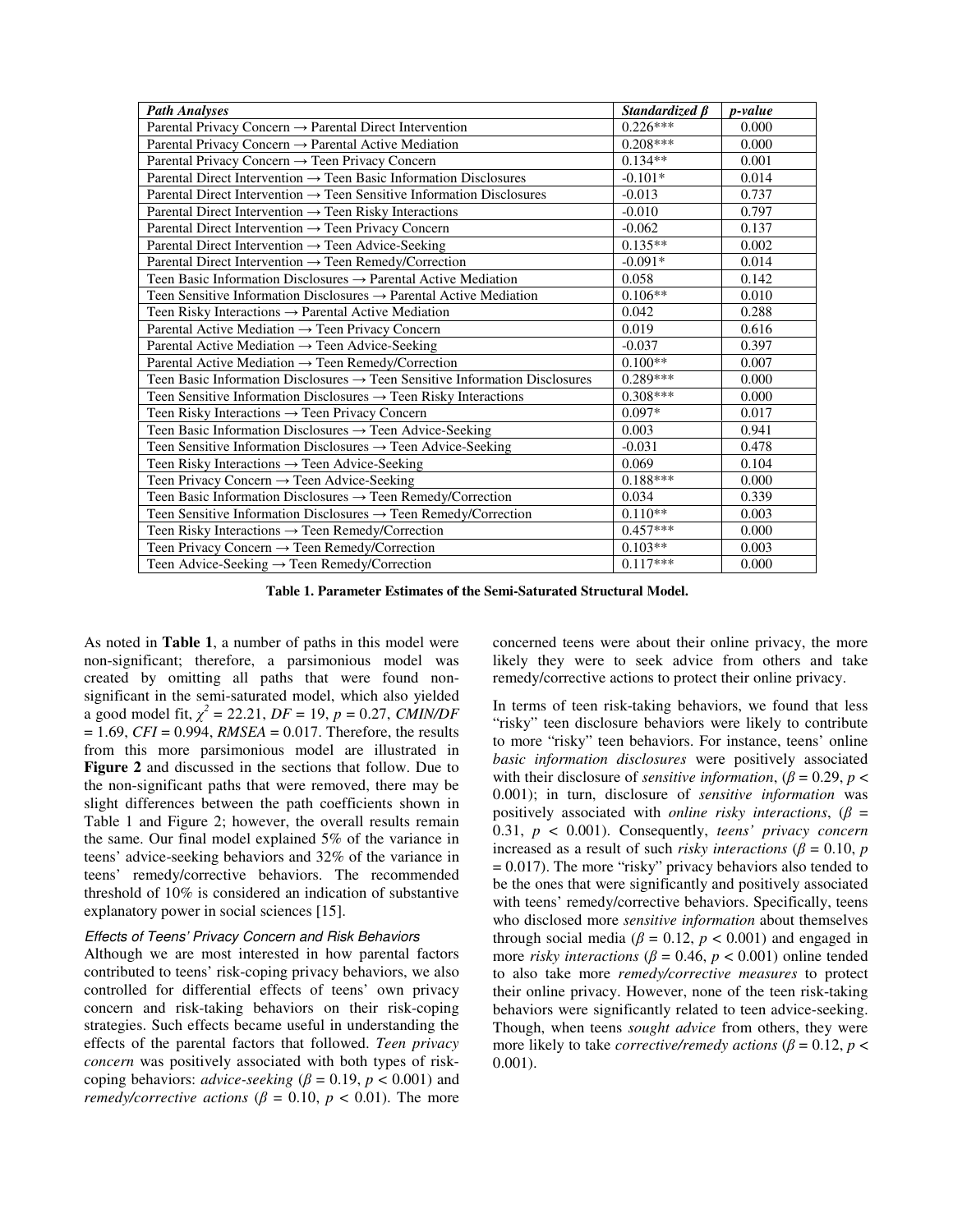

**Figure 2: Structural Model. Statistically significant paths are shown with standardized coefficients and** *p-values* **indicated (***\* <= 0.05, \*\* <= 0.01, \*\*\* <= 0.001***).** 

#### Effects of Parental Privacy Concern

The extent to which parents were concerned about their teens' online privacy showed significant effects on both parental mediation strategies as well as teens' concern about privacy. Specifically, *parental privacy concern* was positively associated with *direct intervention*  $(\beta = 0.23, p <$ 0.001) and *active mediation*  $(\beta = 0.21, p < 0.001)$ . *Parental privacy concern* also was positive related with *teens' privacy concern* ( $\beta = 0.12$ ,  $p < 0.01$ ). Parental mediation strategies and teens' privacy concern, in turn, influenced teens' online privacy behaviors, as discussed below.

#### Effects of Direct Parental Intervention

Direct Parental intervention appeared to influence teens' risk-coping privacy behaviors both directly and indirectly. For the direct effects, *direct parental intervention* was positively associated with *teens' advice-seeking behaviors*  $(\beta = 0.14, p < 0.01)$  and negatively associated with *teens' remedy/correction behaviors* ( $\beta$  = -0.10,  $p$  < 0.05). Direct parental intervention also affected teens' risk-coping behaviors through its effect on teens' risk behaviors; in particular, the structural model showed that *direct intervention* was negatively associated with *teen's basic information disclosures* ( $\beta$  = -0.10,  $p$  < 0.05). The less basic information teens disclosed online, the less likely they would engage in higher-risk, online privacy behaviors,

reducing their need to take remedy/corrective actions. However, direct parental intervention showed no significant direct effects on other types of teens' risk behaviors, such as *sensitive information disclosures* ( $\beta$  = -0.01,  $p$  = 0.74) and *risky interactions*  $(\beta = -0.01, p = 0.80)$ ; nor did it affected *teens' privacy concern* directly ( $\beta$  = -0.06,  $p$  = 0.14).

#### Effects of Active Parental Mediation

Active mediation was found not only positively associated with parental privacy concern, but was also positively associated with teens' sensitive information disclosures. The more *sensitive information* teens disclosed online, the more likely parents were to engage in *active mediation*  $(\beta =$ 0.14,  $p < 0.001$ ). There were no statistically significant relationships between teens' *basic information disclosures*   $(\beta = 0.06, p = 0.14)$ , or *teens' risky interactions*  $(\beta = 0.04, p)$ = 0.29), and *active mediation*. The structural model further showed that parental active mediation's influence on teens' risk-coping strategies was only through its direct effect on teens' remedy/correction behaviors. Increased *parental active mediation* appeared to enhance *teens' remedy/correction behaviors* ( $\beta$  = 0.10,  $p$  < 0.01). However, no effect of *active mediation* was found on *teens' adviceseeking* ( $\beta$  = -0.04 *p* = 0.40); or *teens' privacy concern* ( $\beta$  = 0.02,  $p = 0.14$ ).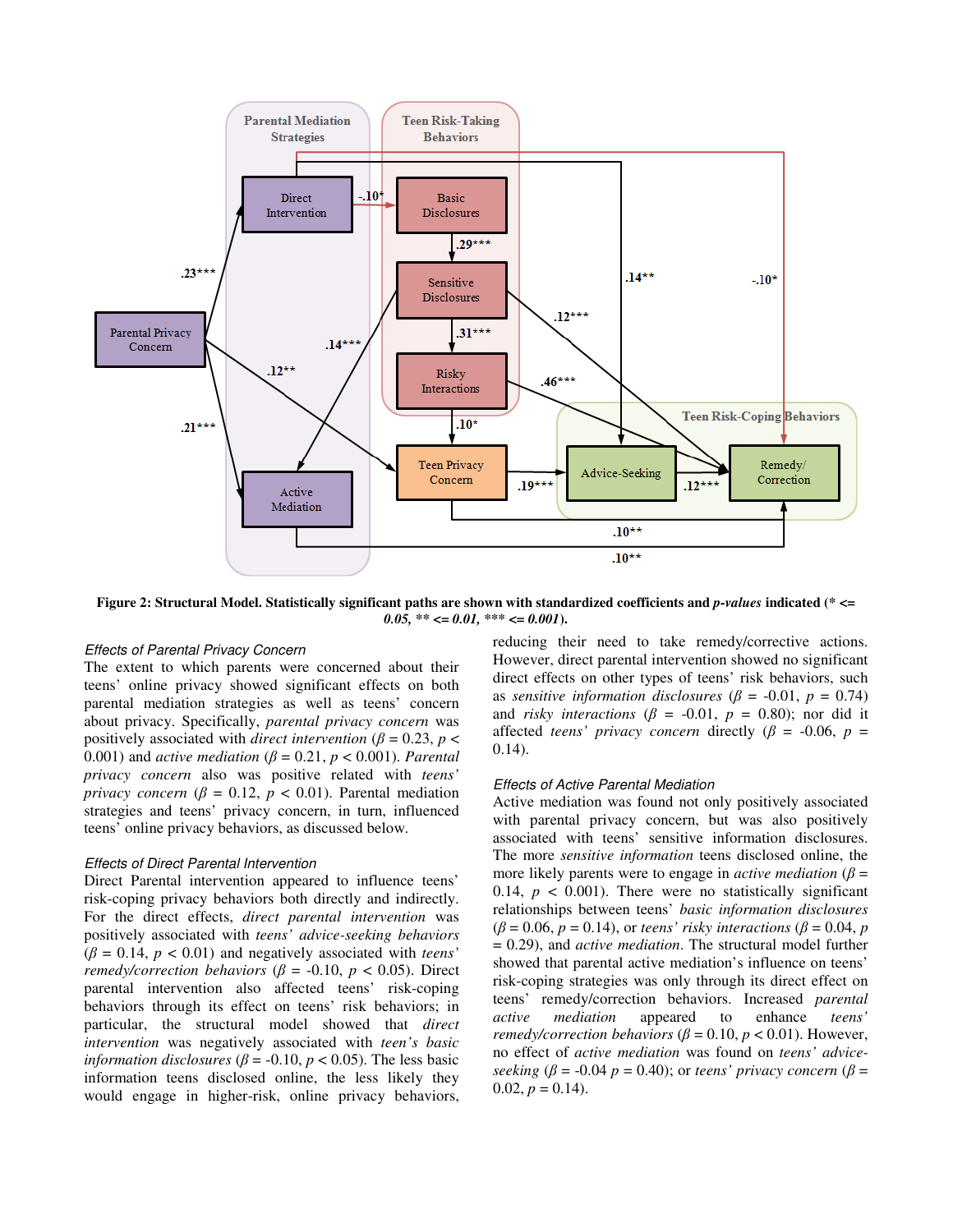#### **Parental Mediation Strategies Post Hoc Analysis**

Because direct intervention and active mediation had such divergent influences in our model, we wanted to further understand the potential benefits and drawbacks associated with each parental mediation strategy, as well as the potential interaction effects when they the strategies were used individually or combined. Therefore, prior to discussing the implications of our results, we further explored the relationship between the two parental mediation strategies represented in our model with some of the contextual teen variables that were captured in the data set. To do this, we first dichotomized the two parental mediation strategies (direct intervention and active mediation) into "High" and "Low" categorical variables using median split (Direct Intervention: *Mean* = 1.35, *Median* = 1.00; Active Mediation: *Mean* = 1.34, *Median* = 1.00).

As illustrated in **Figure 3,** of the 588 parent respondents the most frequent categorization for the combined parental mediation strategies was "Low/Low" (blue bar) with 38% of parents exhibiting few direct intervention and active mediation behaviors. However, the second most frequent parental mediation strategy across parents was "High/High" (green bar) direct intervention and active mediation with 27% of parents falling into this category. This suggests that most parents (65%) are consistently low or consistently high on both parental mediation scales.



**Figure 3: Distribution of Parents by Mediation Strategies** 

Next, we examined the relationship between parental mediation strategies and teen age. Teen age was categorized in to three levels using a tertiary split: younger teens (12- 14-years-old,  $N = 214$ ), mid-teens (15-years-old,  $N = 120$ ), and older teens (16-17-years old,  $N = 254$ ), and chi-square tests were conducted to examine the relationship between teen age and parental mediation strategies. As shown in **Figure 4**, the relationship between direct parental intervention and teen age was relatively linear while the relationship between teen age and active mediation was more nuanced.



**Figure 4: Parental Mediation and Teen Age** 

A high level of direct intervention was more likely to be observed among parents with younger teens, while a low level of direct intervention was associated with older teens,  $\chi^2$  (2, *N* = 588) = 24.99, *p* < 0.001. Conversely, the relationship between active parental mediation and age seemed almost curvilinear, resulting in only a nearsignificant chi-square test  $\chi^2$  (2, *N* = 588) = 5.654, *p* = 0.06, which suggests that a high level of active mediation was more generally adopted among parents of older teens. With further examination of **Figure 4**, parents seem to exhibit even higher levels of active mediation for mid-teens (15 year-olds) than for older teens (16-17-year-olds). This suggests that 15 may a pivotal age where teens are becoming more autonomous, parents are beginning to reduce direct intervention, but do so by more actively mediating their mid-teens' online behaviors. Once teens get older, direct intervention may no longer be an option so parents continue to actively mediate their older teens but to a lesser extent.

We also conducted Analysis of Variance (ANOVA) tests to explore how the combined parental mediation strategies influenced teens' frequency of SNS use and the complexity of teens' SNS networks. For teens' frequency of SNS use*,* we saw a main effect of both direct intervention and active mediation. Low levels of direct intervention were associated with significantly higher levels of SNS use  $(Mean = 4.88, SE = .09)$  than high levels of direct intervention (*Mean* = 4.61, *SE* = .09), *F* (1, 582) = 4.71, *p* < .05. In contrast, high levels of active mediation (*Mean* = 4.94, *SE* = .09) were associated with increased SNS frequency for teens compared to a low level of active mediation (*Mean* = 4.54, *SE* = .09), *F* (1, 582) = 19.69, *p* < .01. The interaction effect on teens' SNS frequency was not statistically significant,  $F(1, 582) = 1.00$ ,  $p = .32$  (see **Figure 5**, Note: asterisks denote significant differences between levels, such that  $A > B$  and  $C > D$ ; bar colors are consistent with parental mediation strategies depicted in **Figure 3**).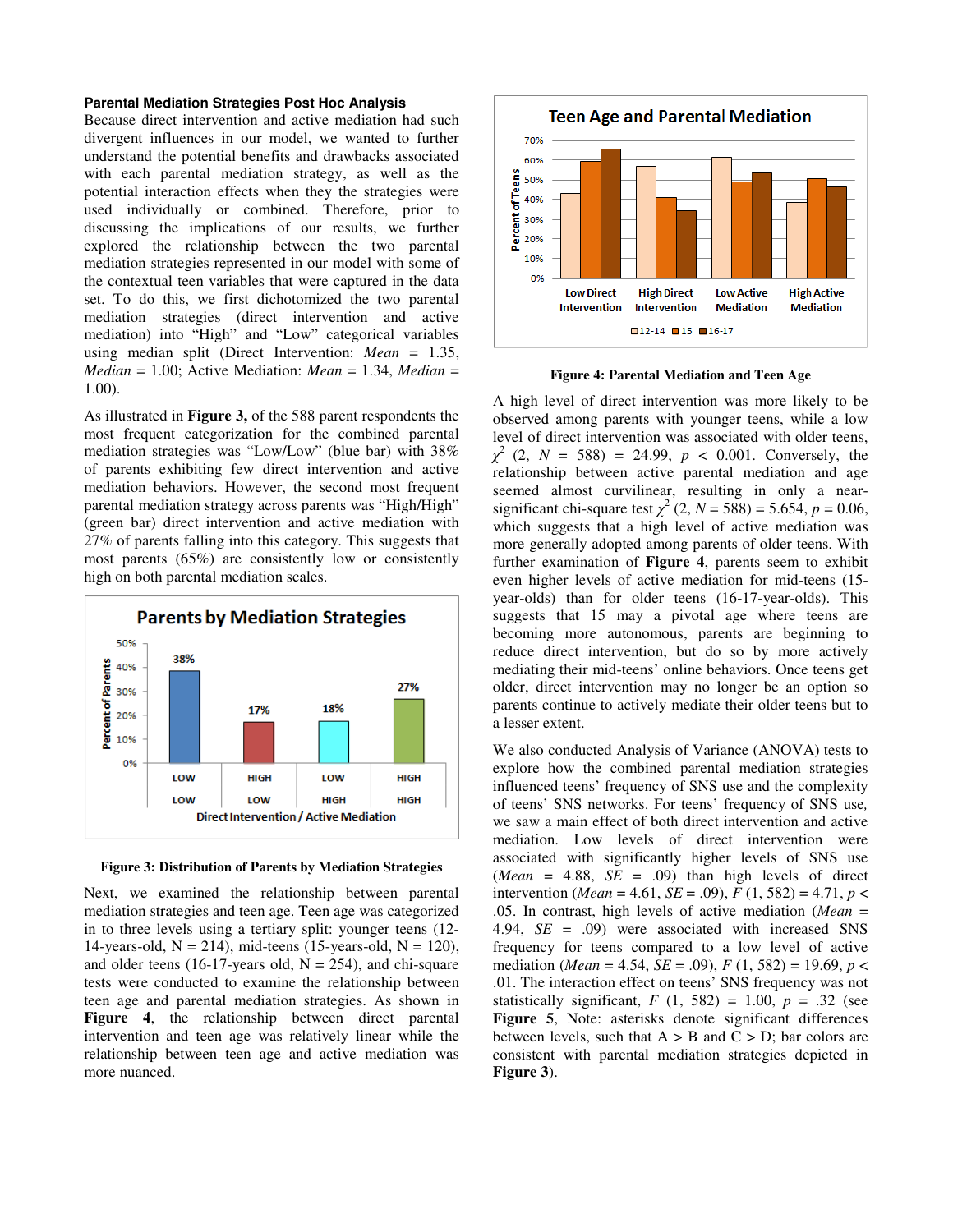

**Figure 5: Parental Mediation and Teens' SNS Frequency** 

Therefore, teens who used SNSs the least frequently (red bar) tended to be those who experienced high levels of direct intervention and low levels of active mediation; teens who used SNSs most frequently (light blue bar) tended to be those under low levels of direct intervention and high levels of active mediation. Therefore, our findings suggest a potential *suppressive* effect where high levels of direct parental intervention (red bar) may reduce teens' SNS frequency of use.

Teens' SNS complexity was measured based on the selfreported network composition of teens' Facebook friends, ranging from closer networks of family and real friends to more open networks, which included acquaintances and strangers. High active mediation (*Mean* = 5.24, *SE* = .08) was associated with a greater complexity of teens' online social networks than low active mediation (*Mean* = 5.00, *SE* = .08), *F* (1, 584) = 4.70, *p* < .05. Direct intervention showed no effect on teens' SNS complexity,  $F(1, 582) =$ .05,  $p = .82$ ; however, the interaction effect was approaching statistical significance,  $F(1, 582) = 3.20$ ,  $p =$ .07 (see **Figure 6** Note: asterisks denote significant differences between levels, such that  $C > D$ ; bar colors are consistent with parental mediation strategies depicted in **Figure 3**). The near significant interaction effect suggests that, in cases of high direct intervention (B), active mediation had a greater influence on teens' SNS complexity (Given B,  $C > D$ ), but for low levels of direct intervention (A), active mediation showed little influence on teens' SNS complexity. As such, teens with the least complex SNS networks (red bar) tended to be those who experienced high levels of direct intervention and low levels of active mediation, and teens with the most complex SNS networks (green bar) tended to experience both high levels of direct intervention and active mediation. Thus, similar to SNS frequency, we observed a possible *suppressive* effect of high levels of direct intervention coupled with low levels of active mediation (red bar), which may restrict teens' from having a variety of different SNS connections.



**Figure 6: Parental Mediation and Teens' SNS Complexity** 

However, we also saw a potential *empowering* effect from combining high levels of active mediation with high levels of direct intervention (green bar), which seemed to encourage teens to have a broader range of SNS social connections, despite the increased parental oversight.

## **DISCUSSION**

By focusing on dyadic-level data of both parents and teens, conceptually grouping individual survey questions from the Pew telephone interviews using construct development and statistical factor reduction, and by performing various path analyses, our work provides unique, empirical insights into the salient relationships among parental and teen privacy concerns, parental mediation strategies, and teens' risktaking and risk-coping behaviors when teens engage with others through social media. We will highlight some of the key insights provided by our findings, discuss implications for design, summarize the limitations of our findings, and discuss potential opportunities to extend our research in the future.

## **Key Insights**

## Parental and Teen Behaviors are Multi-Dimensional

Our factor analyses of the Pew data revealed two dimensions of parental mediation strategies (direct intervention and active mediation), three types of teen risktaking behaviors (basic information disclosures, sensitive information disclosures, and risky interactions), and two distinct teen risk-coping strategies (advice-seeking and remedy/corrective actions). The underlying dimensionality of these various parental and teen behaviors, combined with the differential relationships between each of these factors, highlights the importance of examining parental and teen behavior at more granular levels in order to detect nuanced relationships.

For example, our model found that direct intervention is positively associated with teen advice-seeking but negatively associated with teen remedy/corrective behaviors, even though both were framed as teen risk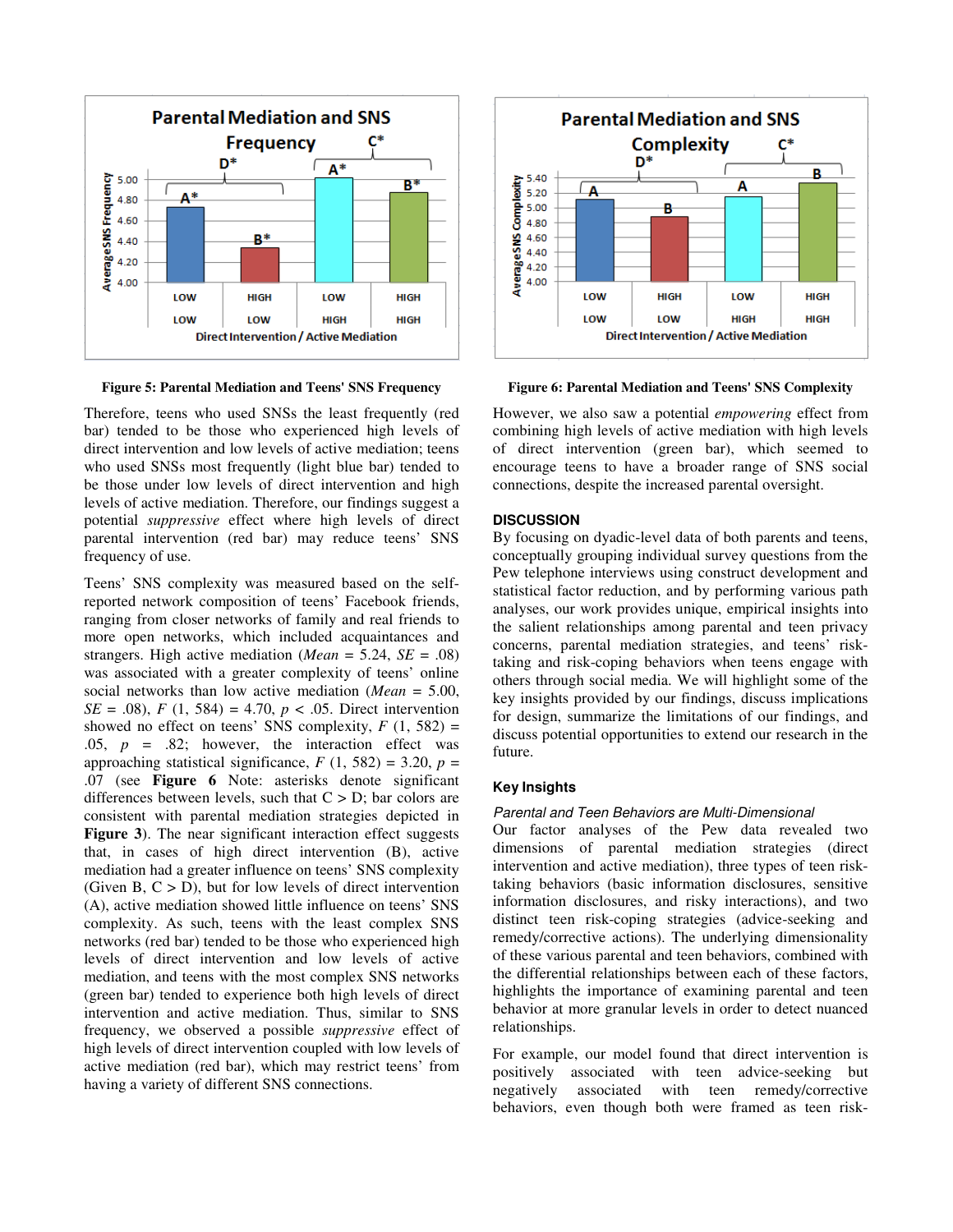coping behaviors in past literature. If these two dimensions of risk-coping behaviors had been grouped as one latent construct in our model, we would not have uncovered these unique relationships. This finding suggests an important distinction between teen advice-seeking and remedy/corrective behaviors. Advice-seeking appears to be a less autonomous, more dependent teen behavior that is associated with higher levels of direct supervision from parents. In contrast, remedy/corrective behaviors appears to be a more direct risk-coping behavior that teens employ to reactively problem-solve once they encounter online risks. The low explanatory value of our model for teen adviceseeking (5%) compared to the high explanatory value for remedy/corrective behaviors (32%) also suggests that advice-seeking behaviors may not be equivalent to remedy/corrective risk-coping strategies. Neither parental nor teen factors contribute much explanation to whether or not teens seek advice regarding their online privacy, and even though advice-seeking is associated with remedy/corrective actions, seeking advice does not necessarily always translate into actionable privacy behaviors. Therefore, future research may consider treating advice-seeking as a mediating factor of risk-coping instead of as an endogenous dimension of risk-coping.

If we had not performed factor analyses prior to our structural analysis, we may not have uncovered this and other interesting and important differences between the various parental mediation and teen privacy behaviors in our model. Yet, a limitation is that our analysis only focused on the parental mediation strategies, teen risktaking behaviors, and teen risk-coping behaviors that emerged from our data. Therefore, future studies may want to examine the unique relationships between other parental mediation strategies and teen risk-coping behaviors in more depth.

#### "Preventative" vs. "Reactive" Parental Mediation Strategies

As previous literature on adolescent online privacy indicated, adults may adopt various mediation strategies in order to protect their teens' online privacy. Our analyses has revealed a dynamic process through which parents make decisions as to which strategies to implement; the positive relationship between parents' concern about the teens' online privacy and both types of mediation strategies provides empirical evidence that parental concern is one of the fundamental reasons parents become involved in their teens' online privacy management. Our analyses also confirmed that both direct intervention and active mediation influence teen risk-taking and risk-coping behaviors, but they do so in very different ways. **Figure 7** illustrates the different motivations and influences of the two parental mediation strategies.



**Figure 7: Preventive versus Reactive Parental Mediation** 

Based on our findings, we characterize direct intervention as a "*preventive*" parental mediation strategy, where parents use measures such as reading website privacy policy, helping set up privacy settings and using parental monitoring software to filter or block content to prevent their teens from experiencing online risks. Unlike teens who tend to generally be more risk-seeking, parents who mediate their teens through direct intervention tend to be more restrictive and risk-adverse, and this approach is reflected in the privacy behaviors of their teens. Teens who experience higher levels of direct parental intervention tend to be younger, disclose less basic information online, rely on external resources (parent, peer, professionals, or websites) for privacy management advice more heavily, have less extensive SNS networks, and use SNSs less frequently overall. On the other hand, they also have less of a need to take remedy and corrective behaviors because of their limited information revelation and risk experiences.

Alternatively, we characterize active parental mediation as a more "*reactive*" approach to teen online safety. Parents who actively mediate their teens' online behaviors may monitor the information their teens post online, talk with their teens, and comment on their teens' online posts, but they do not necessarily directly intervene in their teens' online privacy behaviors. Teens who experience higher levels of active mediation tend to be older, have more complex SNS networks, use SNSs more frequently, and disclose more sensitive information online. The positive relationship found between teens' online disclosure of sensitive information and parents' adoption of active mediation strategies suggests that this kind of parental involvement may be triggered reactively when parents perceive that their teens' online behavior has made them particularly vulnerable to privacy risks. Therefore, parents of these teens may be compelled to initiate discussions with their teens when they observe that their teens are disclosing too much sensitive information through social media, and in turn, these discussions may prompt teens to take subsequent corrective measures to mitigate potential risks. This reactive type of parental involvement appears to afford teens more autonomy to take risks but also to take corrective actions to mitigate the risks that they take.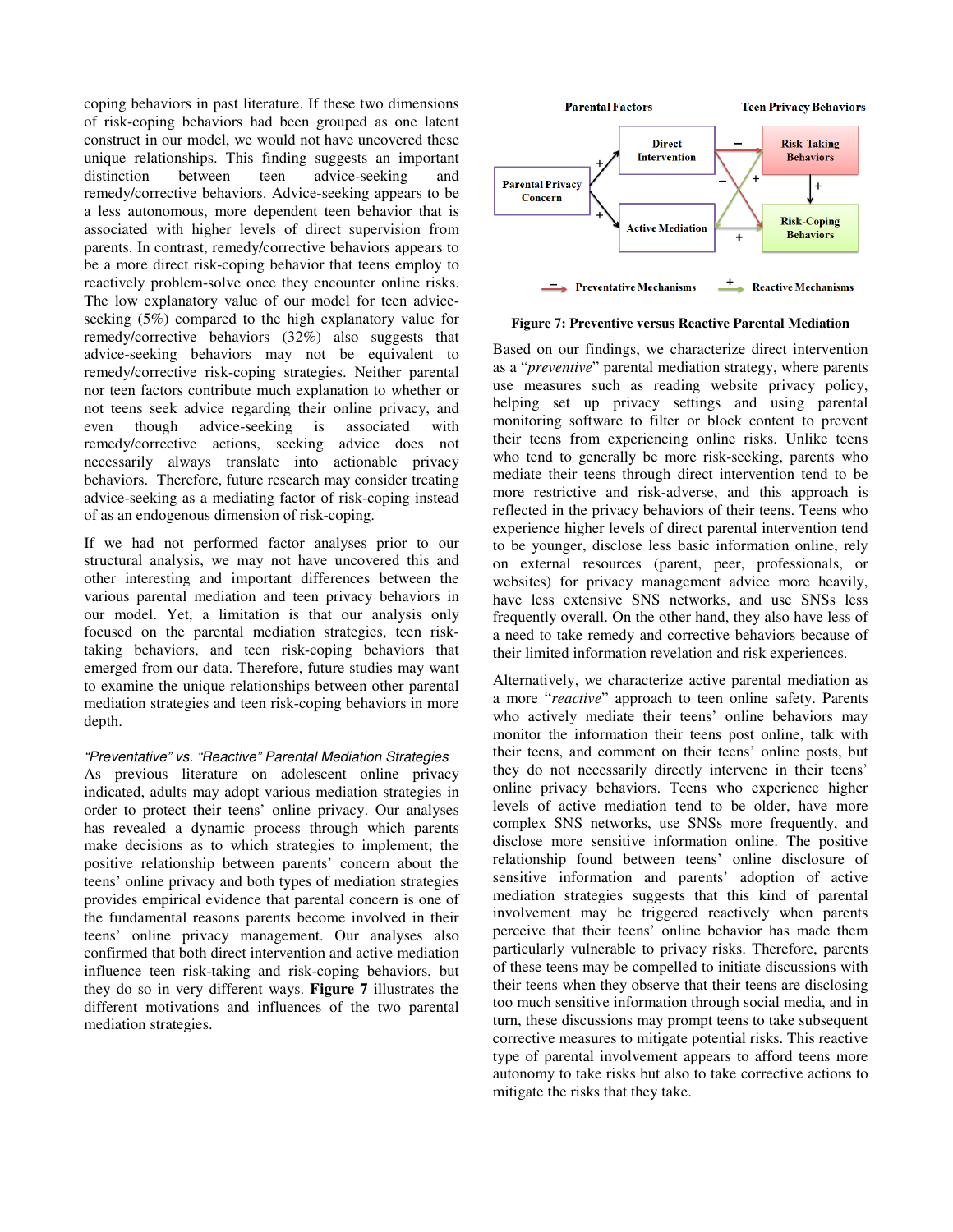Our findings confirm and extend the results from a smaller, qualitative study of parents and teens that recently found a potential relationship between parents who are actively engaged in what their teens to online, but do not heavily restrict their online activities, and teens who exhibit higher levels of moral judgment in their online behaviors. Similarly, teens who exhibited lower levels of moral judgment online tended to have parents who were either highly restrictive or overly indulgent of their teens' online behaviors [46]. For instance, our post-hoc analysis can be used to categorize these particular parental mediation strategies into four distinct parenting profiles, based on low/high levels of direct intervention and active mediation, respectively. We label these profiles as follows: 1) "*Unengaged Parents,*" who exhibit low direct intervention and low active mediation; 2) "*Controlling Parents*," who exhibit high direct intervention and low active mediation; 3) "*Counseling Parents*," who exhibit low direct intervention and high active mediation; and 4) "*Highly Engaged Parents*," who exhibit both high direct intervention and high active mediation.

Overall, "*controlling parenting*" tended to have the most suppressive effect of teens' online behaviors, both limiting online privacy risks through fewer basic disclosures and reducing the need for protective adaptations, but also restricting teens' general online experiences, such as their SNS frequency and network complexity. In contrast, active mediation appeared to have more of an empowering effect, allowing teens to actively engage with others online, experience some level of risk, and form coping strategies for protecting themselves from harm. This effect is particularly evident for teens of *"highly engaged parents"*  who still maintained frequent use of SNSs and a relatively complex online social network, despite the restriction from direct parental intervention.

## Risk Perception Triggers Concern and Behavior

We found a quite interesting pattern of risk escalation between the three teen risk-taking behaviors, from basic information disclosures, to sensitive information disclosures, to risky online interactions. This highlights an experiential learning process through which teens mitigate online privacy risks by taking protective actions when they feel their privacy boundaries may have been compromised (for a more in-depth discussion on the effects of teens' privacy risk behaviors, privacy concern, and risk-coping behaviors, see [21]). Our combined findings suggest an inherent level of perceived risk that both parents and teens associate with each of these risk-taking behaviors, which seem to trigger subsequent responses.

Our findings further validate and provide additional insights into the apparent "privacy paradox" [4, 25] between teens' privacy concerns and their information disclosure behaviors. For teens, only risky interactions were significantly associated with heightened levels of teen privacy concern, which in turn, was positively associated

with advice-seeking and remedy/corrective risk-coping behaviors. Sensitive information disclosures and risky interactions were associated with more frequent remedy/corrective behaviors, but basic information disclosures were not. A possible explanation is that teens simply do not appraise basic information disclosures online as particularly risky. It is only once these disclosures escalate into regrettable social interactions that teens become concerned about their online privacy and take measures to protect themselves. Thus, teens' privacy behaviors may be less paradoxical than they appear; instead their privacy behaviors may be simply more post hoc or retroactive in nature. This may be, in part, due to how teens choose to cope with the social-technical privacy gap [2] between how they socialize offline and social media privacy affordances online.

While teens' self-reported, risky online interactions, such as connecting to strangers or being contacted in a way that make them feel uncomfortable, was the most alarming type of privacy risk perceived by teens, this risk-taking behavior was not associated with either type of parental mediation. Only sensitive disclosures made by teens were associated with higher levels of active parental mediation. We believe the reason this association is not present in our model is because risky interactions may be less transparent to parents than sensitive information disclosures that can be more readily discovered by actively searching the teens' social media profile. Therefore, parents may be less aware of when their teens are engaged in risky online interactions. Be it that these risky interactions take place beyond parents' monitoring, or that the teens are unable or unwilling to communicate the unease that they have experienced online, this raises a major concern because neither preventative nor reactive parenting approaches appear to be effective in terms of addressing the most "risky" privacy behaviors that teens may engage in online. This is an issue with growing significance, as emerging SNSs and mobile applications (e.g., Snapchat, Secret, Yik Yak, etc.) support more discreet ways of teen communication. Parents will need better ways to understand and/or monitor teens' online activities and gauge teen risk exposure.

## **Implications for Design**

Findings from this study have yielded practical implications for designing measures to improve teens' online privacy safety. For example, the preventive and reactive mechanisms of parental mediation (**Figure 6**) identified in this study provide a conceptual foundation for building more effective parental monitoring software. Currently, parental monitoring software primarily facilitates direct parental intervention strategies of blocking and restricting teen online behavior. However, this approach tends to limit the shelf life of parental monitoring software, as past studies show that such restrictive monitoring is not really a viable option for older (15-16-year old) teens who demand more trust from their parents [46]. Furthermore, our study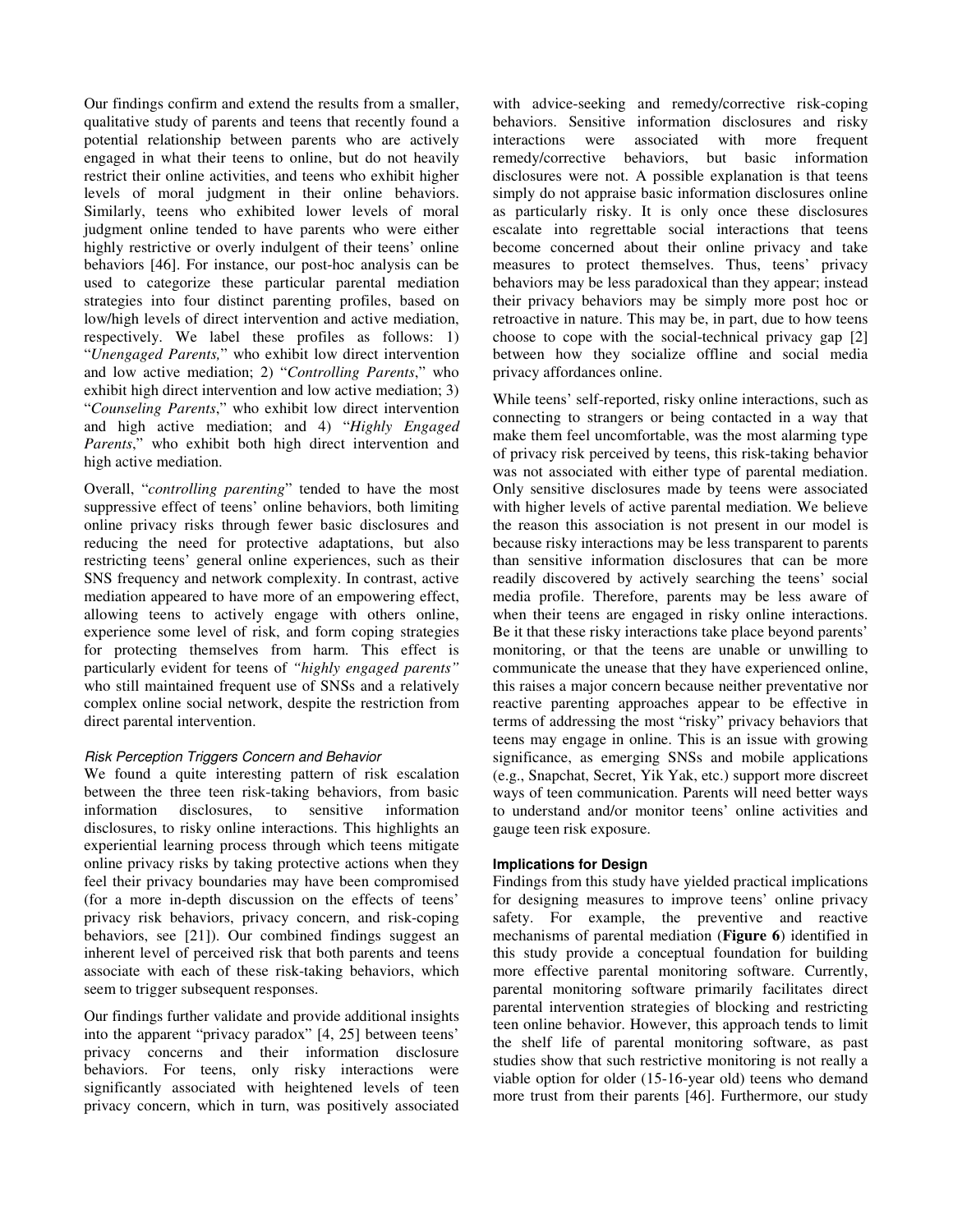suggests that highly engaged parenting, which involves both high levels of active mediation and direct intervention, may be the best approach for mitigating teen online risk exposure while allowing them to engage in meaningful interactions online. Therefore, one potential design implication is a call for parental monitoring software that helps parents engage in conversations with their teens about their online risk-taking and risk-coping behaviors instead of primarily functioning to block any exposure to online risks. In this way, parental monitoring software could be transformed into a tool to teach teens about appropriate online behaviors and to raise parental awareness regarding high-risk teen behaviors.

The effect of teens' sensitive information disclosures on parental mediation, as well as the lack of effect for teens' risky online interactions, highlights the need for more sophisticated mechanisms to detect teens' privacy risks that are less visible to parents. For example, new parental monitoring software features may integrate with the Facebook application platform (or the currently most popular SNS for teens) in order to provide parents with a summary how often and with whom their teens engage online. This becomes a particularly urgent need as many websites and mobile applications increasingly support a higher level of anonymity and ephemerality in teen online communication. Parents need to be educated of emerging technologies and of the risks that are associated with such communication methods. In addition, online safety software could also cater to the needs of teens as end users by making hidden privacy risks more apparent to teens themselves, in order to enhance their privacy awareness and encourage voluntary risk-coping behaviors.

## **Limitations and Future Research**

Even though the Pew data set afforded numerous strengths, such as a large, nationally representative and dyadically paired sample of parents and teens, many of the limitations of our study also come with the secondary data set that we used for analyses. First, the level of measurement used in the Pew telephone interviews was often dichotomous; therefore, limiting, to some extent, the explanatory power of our structural model. Secondly, we were limited to item wording as it was presented to respondents during the Pew telephone interviews. Some of the questions were doublebarreled, such as one item that asked parents whether they had ever, "used parental controls or other means of blocking, filtering or monitoring [their] child's online activities." In this case, we had to rely on the data-driven results of the CATPCA, which determined that this item loaded best with Direct Parental Intervention, even though it included an aspect of Active Mediation (i.e., monitoring). Third, teens' privacy concern was measured using a singleitem question, which may not fully capture the full extent of teens' privacy concerns.

Given the inherent strengths and weaknesses of analyzing a large, secondary data set, our work both informs future

research directions and motivates the need for follow up studies. For instance, future work can improve measurement accuracy and reliability by adopting established scales from the privacy literature and further examining the empirically validated relationships in our model. Otherwise, subsequent studies may benefit from operationalizing new measures based on existing theoretical conceptualizations, as opposed to deriving factors from existing survey items, as we did from the Pew data. In our future work, we plan to confirm and extend our current findings regarding privacy concerns, parental mediation strategies, teen social media privacy behaviors, and other relevant parent-teen factors by combining both of these approaches.

Finally, the cross-sectional survey methodology used by Pew constrains our capability to confirm causal effects between the various constructs in our model. We have observed a number of correlation relationships between different parental mediation strategies and various teen privacy behaviors, as well as privacy concerns. Therefore, we had to make some analytical decisions based on the given wording of the survey questions and the positive or negative path coefficients produced by our structural model in order to specify the direction of some of the paths in our model. For example, if we had specified in our model that parental active mediation led to more sensitive disclosures made by teens, this interpretation would imply that teens react rebelliously against parental attempt to protect their online privacy. Instead, we chose to acknowledge that parents and teens can influence one another bi-directionally [9], and, in this case, a more plausible explanation is that active parental mediation is a reaction to teens' sensitive information disclosures online. However, future studies should involve either a longitudinal approach or an experimental design to confirm the causal relationships between the various factors in our model. For example, we are currently in the process of conducting a two month diary study of parents and teens in order to understand teens' online experiences and the role of parental involvement.

## **CONCLUSION**

This paper highlights the bi-directional influences between parents and teens when it comes to privacy concern, parental mediation strategies, and adolescent social media privacy behaviors. Parents can employ preventative strategies that protect their teens from initial online risk exposure and reduce teens' need for corrective privacy measures, and/or parents can employ more reactive strategies as a result of their teens' risk-taking behaviors, which encourage teens to take subsequent protective measures. However, parents who implement preventative, restrictive measures without being actively engaged in what their teens are doing online may risk limiting the potential benefits their teens may garner from online engagement. Thus, balancing preventative parental strategies with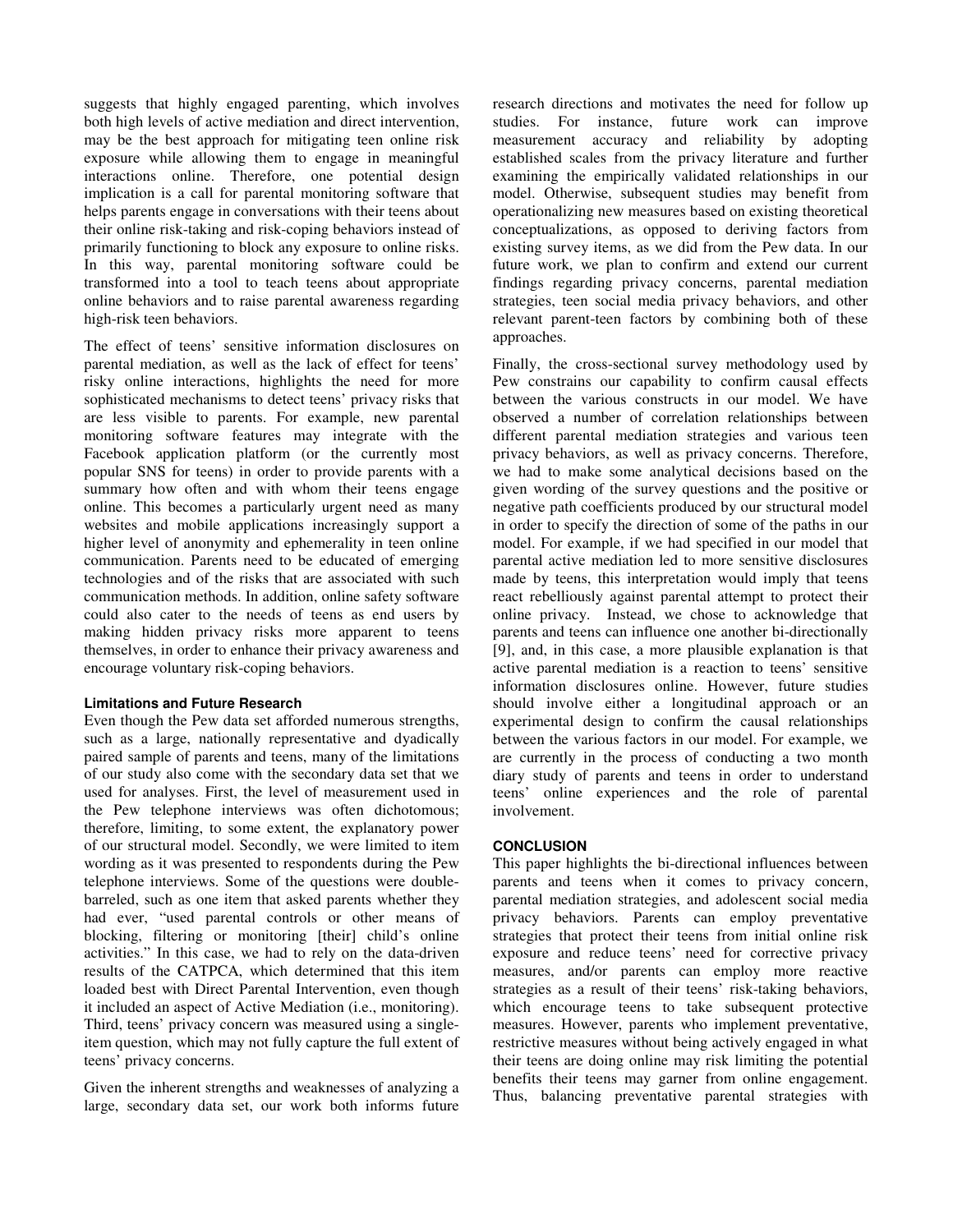reactive strategies may be the best option for protecting teens online while allowing them to learn and benefit from their online experiences. As such, our findings present a unique opportunity for the CSCW community: Helping parents and teens *collaboratively* manage teens' social media privacy behaviors may be one way to narrow the social-technical privacy gap [2] for adolescents, allowing them to safely engage with others online.

## **ACKNOWLEDGMENTS**

First, we would like to thank Mary Madden, Senior Researcher at Pew Research Center, who enabled our access to the Pew data set. Also, this research was supported by the U.S. National Science Foundation under grant CNS-1018302. Any opinions, findings, and conclusions or recommendations expressed herein are those of the researchers and do not necessarily reflect the views of the National Science Foundation.

#### **REFERENCES**

1. *The 17th ACM Conference on Computer-Supported Cooperative Work & Social Computing Conference Program*. 2014,

http://cscw.acm.org/2014/cscw2014\_program.pdf.

- 2. Ackerman, M. S. The intellectual challenge of CSCW: the gap between social requirements and technical feasibility. *Human-Computer Interaction*, *15*, 2 (2000), 179-203.
- 3. Arbuckle, J. L. *Amos* SPSS, City, 2006.
- 4. Barnes, S. B. *A privacy paradox: Social networking in the United States*, 2006.
- 5. Baumrind, D. A developmental perspective on adolescent risk taking in contemporary America. *New directions for child development*, 37 (1987), 93-125.
- 6. Baumrind, D. Patterns of parental authority and adolescent autonomy. *New Directions for Child and Adolescent Development*, *2005*, 108 (2005), 61-69.
- 7. Buhler, T., Neustaedter, C. and Hillman, S. How and Why Teenagers Use Video Chat. In *Proc. CSCW 2013* (2013).
- 8. Crossler, R. E., Bélanger, F., Hiller, J. S., Park, J.-M., Hsiao, M., Channakeshava, K., Bian, K. and Korbich, E. Determinants of Protection Behaviors for Online Privacy of Children. In *Proc. 39th Annual Meeting of The Decision Sciences Institute* (2008).
- 9. Cummings, E. M., Bergman, K. N. and Kuznicki, K. A. Emerging Methods for Studying Families as Systems. In *Proc. PSU 20th Annual Symposium on Family Issues* (2012).
- 10.D'Haenens, L., Vandonink, S. and Donoso, V. *How to cope and build resilience*. EU Kids Online, 2013, http://eprints.lse.ac.uk/48115/1/How%20to%20cope%2 0and%20build%20online%20resilience%20%28lsero% 29.pdf.
- 11.Desmond, R. J., Singer, J. L. and Singer, D. G. Family Mediation: Parental Communication Patterns and the Influences of Television on Children. In J. Bryant (ed.) *Television and the American Family*, (1990), 293–309.
- 12.Dinev, T., Xu, H. and Smith, H. J. Information Privacy Values, Beliefs and Attitudes: An Empirical Analysis of Web 2.0 Privacy. In *Proc. Proceedings of 42th Hawaii International Conference on System Sciences (HICSS 42)* (2009).
- 13.Dürager, A. and Livingstone, S. *How can parents support children's internet safety?* , 2012, http://www.lse.ac.uk/media@lse/research/EUKidsOnlin e/EU%20Kids%20III/Reports/ParentalMediation.pdf.
- 14.Eastin, M. S., Greenberg, B. S. and Hofschire, L. Parenting the Internet. *Journal of Communication*, *56*, 3 (2006), 486-504.
- 15.Falk, R. F. and Miller, N. B. *A primer for soft modeling*. University of Akron Press, Akron, OH, 1992.
- 16.Forte, A., Dickard, M., Magee, R. and Agosto, D. E. What do teens ask their online social networks?: social search practices among high school students. In *Proc. Proceedings of the 17th ACM conference on Computer supported cooperative work & social computing*, ACM (2014), 28-37.
- 17.Gefen, D., Rigdon, E. and Straub, W. D. An Update and Extension to SEM Guidelines for Administrative and Social Science Research. *MIS Quarterly*, *35*, 2 (2011).
- 18.Grinter, E. R. and Palen, L. Instant Messaging in Teen Life. In *Proc. Proceedings of the 2002 ACM conference on Computer supported cooperative work* (2002), 21-30.
- 19.Hasebrink, U., Görzig, A., Haddon, L., Kalmus, V. and Livingstone, S. *Patterns of risk and safety online: indepth analyses*. The London School of Economics and Political Science, London, UK., 2011,
- 20.IBM. *Categorical principal components analysis (CATPCA)*. 2014, http://pic.dhe.ibm.com/infocenter/spssstat/v20r0m0/inde x.jsp?topic=%2Fcom.ibm.spss.statistics.help%2Fidh\_cp ca.htm.
- 21.Jia, H., Wisniewski, P., Xu, H., Rosson, M. B. and Carroll, J. M. Risk-taking as a Learning Process for Shaping Teen's Online Information Privacy Behaviors. In *Proc. Computer-Supported Cooperative Work and Social Computing* (2015).
- 22.Kaiser, H. F. The application of electronic computers to factor analysis. *Educational and psychological Measurement*, *20* (1960), 141-151.
- 23.Klein, P. S., Nir-Gal, O. and Darom, E. The Use of Computers in Kindergarten, With or Without Adult Mediation; Effects on Children's Cognitive Performance and Behavior. *Computers in Human Behavior*, *16*, 6 (2000), 591–608.